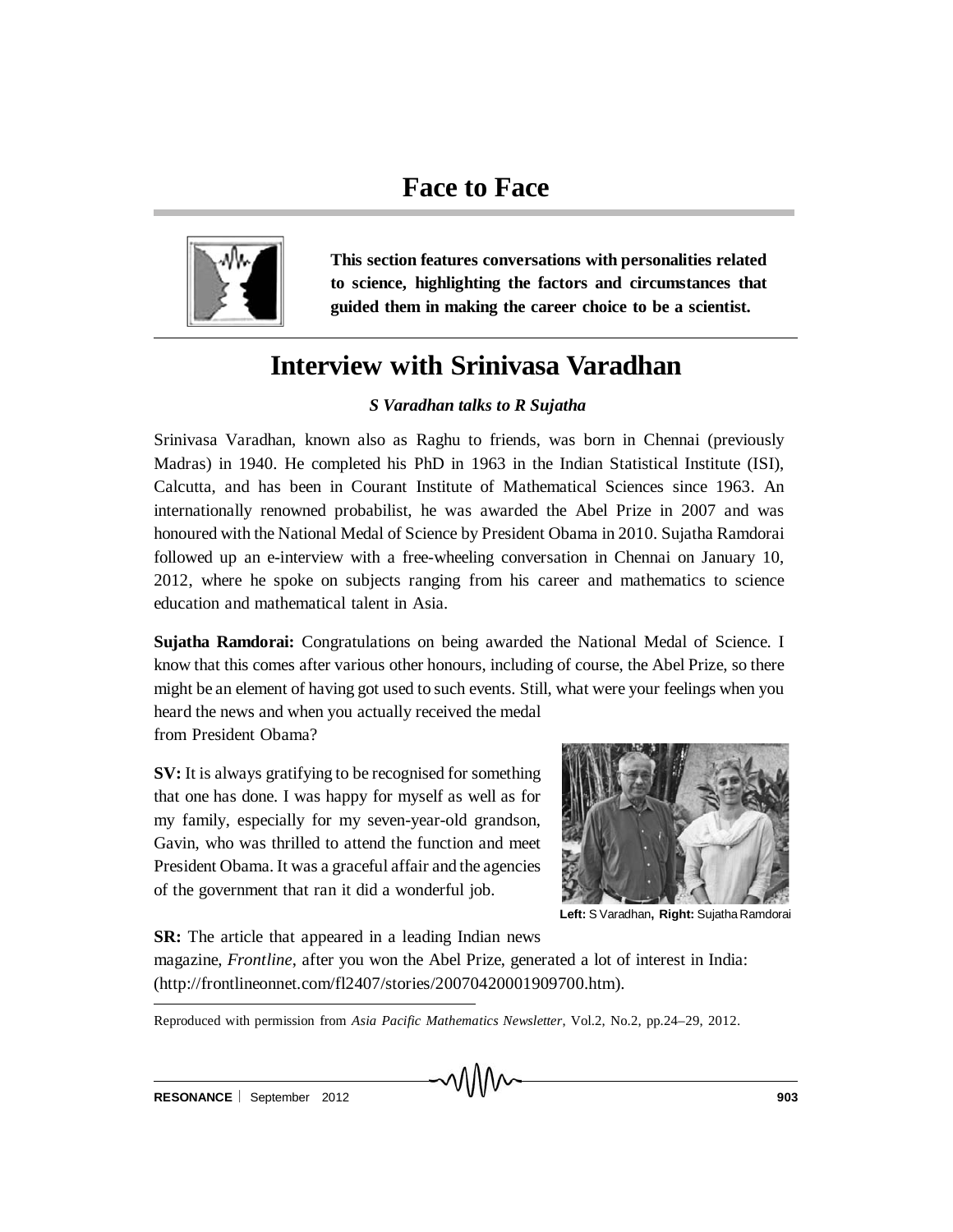Probability theory is a branch of mathematics bristling with applications, besides boasting of a formidable theory. It is a matter of pride for us that Professor S R S Varadhan, born and trained in India, is universally regarded as an outstanding probabilist of our times. According to eminent mathematician Professor K R Parthasarathy, "while other mathematicians prove theorems, Varadhan spins out theories". Some of his theories already have the status of folklore in the subject. Stroock–Varadhan theory of diffusion processes, developed jointly with D W Stroock, in the form of their celebrated martingale problem presents a profound way of looking at Markov processes offering new insights. Another gem, large deviation principles, concerns asymptotic estimates for probability of rare events; from humble origins in mundane insurance problems, it has reached dizzying heights in the hands of Varadhan having novel ramifications in statistics, physics, engineering, economics, etc. Hydrodynamic limits is another field developed in collaboration with many colleagues and students. Various honours bestowed on him, like the Steele Prize of the American Mathematical Society for seminal contribution to research in 1996 (for the work on martingale problem), and the Abel Prize in 2007 ("for fundamental contributions to probability theory and in particular for creating a unified theory of large deviations"), reconfirm his widely acclaimed stature in mathematical sciences.

> – *S Ramasubramanian ISI, Bangalore*

I would like to dwell in detail on some aspects mentioned there .... For instance, the article talks about your father and his other student V S Varadarajan .... Can you tell us a little more about your childhood, the environment at home, your schooling, etc.

**SV:** Varadarajan's father and my father knew each other professionally as they were both in the field of education, but V S Varadarajan was never a student of my father. We grew up in different towns. My father was a science teacher and became a headmaster at some point. He was in the district school system and was transferred periodically to different towns within Chingleput district, which surrounds the city of Chennai. I was the only child and grew up without the company of any siblings. But we had a close extended family and always visited or were visited by many cousins from both sides during vacation time. I am still close to my cousins and keep in touch with them. My schooling was always following my father around. These small towns had only one school and my father was the headmaster. I had no choice but to go to that school. Being connected had some privileges but also some pitfalls. Any mischief in class was quickly reported! I was a good student in mathematics. But I did not like memorising facts, a skill that was needed in other subjects like history or biology. I did very well in mathematics but was only reasonably good in other subjects.

**SR:** And your college years, and your entry into Indian Statistical Institute (ISI)? The ISI is now getting special attention and funds from the Indian government in recent years and has been declared an institution of national importance. What was it like to be at ISI in the early 1960s?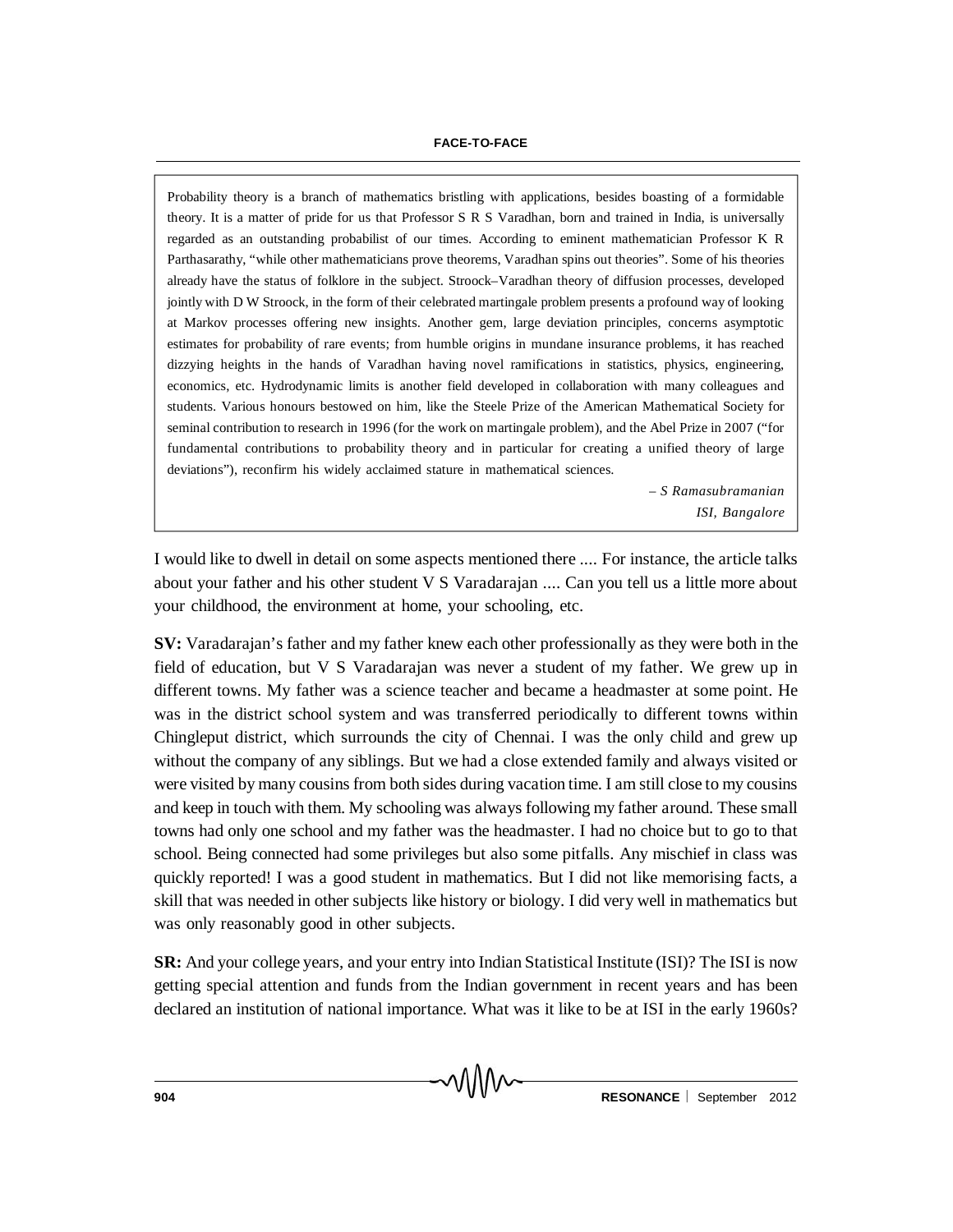**SV:** In those times, we had two years of 'intermediate' before becoming an undergraduate. It used to be  $(11+2+2)$  for a degree and  $(11+2+3)$  for an honours degree that automatically gave you a MA degree instead of a BA. After 11 years of school, in 1954, I had to go and stay with my uncle in Tambaram, since there were no colleges near Ponneri, about 20 miles north of Chennai, where my father was the headmaster of the high school. Just when I finished my 'intermediate', my father retired from this position in 1956. He then moved to Tambaram, where his brother, whom I had stayed with, had a home. My father built a house and settled down there. He worked as the headmaster for three more years at a local high school in Tambaram before retiring in 1959. I did very well in mathematics, physics and chemistry but performed only above average in languages. I had taken Tamil as my language and it was a high level programme involving classical literature. Whereas students taking French or Sanskrit started at a low level and could easily get a high score in the examinations. Since these scores were used to determine admission in the undergraduate or honours degree programme, these students had an advantage over those who took other (vernacular Indian) languages like Tamil, Telugu, or Hindi. I wanted to do an honours programme that consisted of a small class of 10–15 students and got special attention from the departments. I tried to get admitted to physics, chemistry and statistics programmes that were offered at three different colleges in Chennai. Competition for admission was tough, I was admitted into the statistics programme, but was denied admission to chemistry. I took statistics before the physics situation was still up in the air. Once you accepted one programme, your application to other programmes would not be considered seriously. I really enjoyed my three years at Presidency college. I commuted from home for one year and joined the hostel for the last two years. Our class had 13 students. We were a very close knit group and stayed together for every class for three years. 11 of us are still living and we still keep in touch and meet each other when we get a chance.

I did very well in the honours programme. There was only a year of English and no other language requirements. We studied only mathematics and statistics. It all came very easily. I could just take the examinations with no special preparation and did not have to work very hard. After completing my honours programme, my family wanted me to compete for the Indian Administrative Service (IAS). I was more interested in studying statistics and working in an industry. In fact, I was too young to sit for the IAS exam and so I convinced my parents I would try to do research for a couple of years and would sit for the IAS when I became eligible. So I took the exam for ISI and was taken as a research scholar.

My initial choice was to do industrial statistics, so I was put in touch with a faculty member who did that. I struggled for a few months. It did not appeal to me as something I wanted to do for the rest of my life. It was then that I met Parthasarathy and Ranga Rao (although I met V S Varadarajan as well but he left for the USA within a few months) and that changed my life.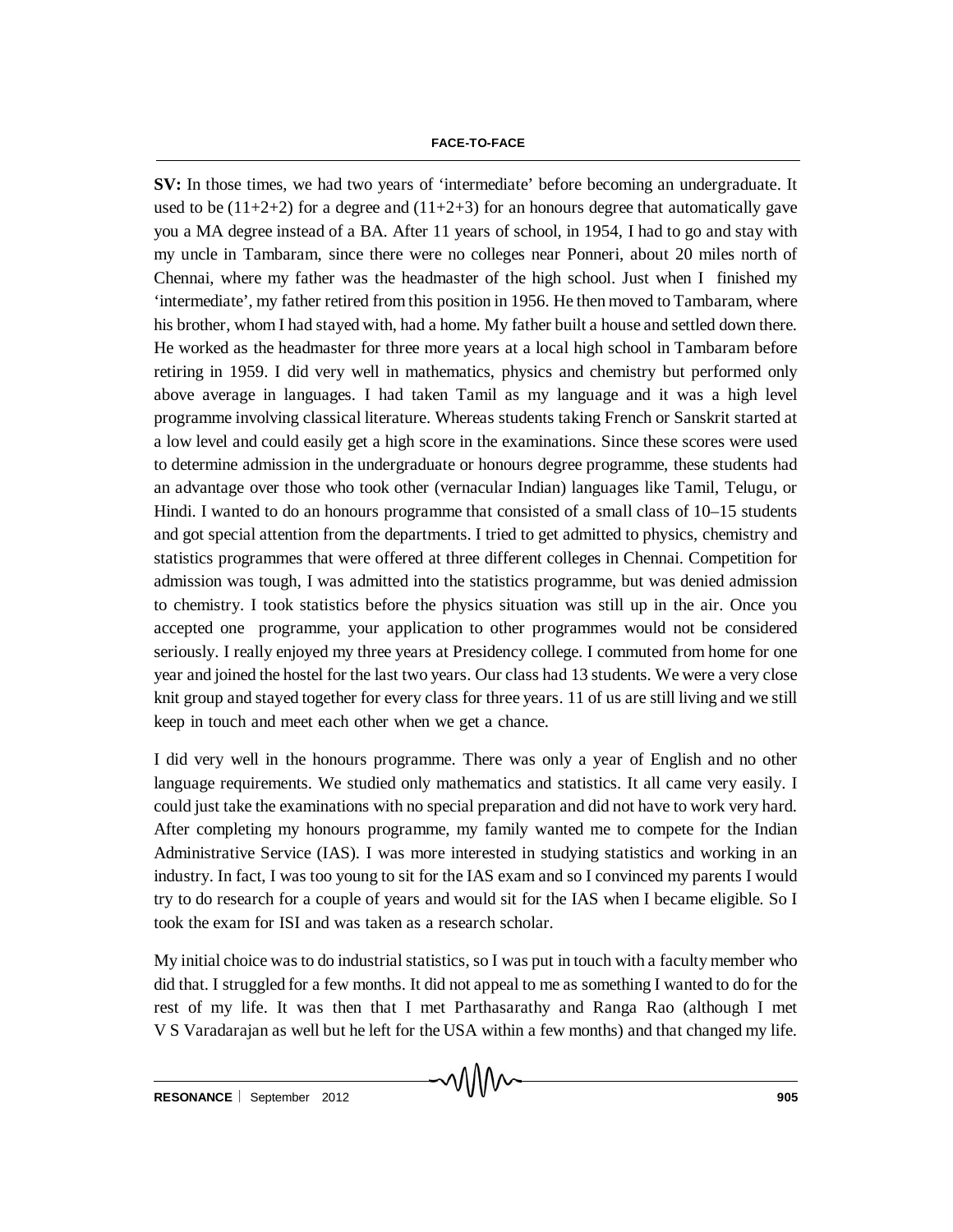I started learning some modern mathematics. My training so far had been mainly in classical analysis. We started working on a couple of problems on subjects we thought would be interesting and went ahead. Those were exciting times.

ISI was run like a family enterprise. Mahalanobis was the titular head. But the rumour was that it was Rani (his wife) who actually ran it! Dr Rao was the head of the scientific staff. He would have to listen to Professor (as Mahalanobis was referred to), but would not always opt to follow it. We were protected by Dr Rao from the Professor who could sometimes act in strange ways and was not too fond of abstract mathematics. But we were left free to work on what we wanted. Dr Rao would listen to what we were doing, and encourage us. We felt very well-supported by the Institution. However, one big disadvantage was Calcutta, especially Baranagar, where ISI was located, was an area that was totally inaccessible from other attractive parts of the city. It was congested, dirty and chaotic. We, especially those from the south (of India), could not think of raising a family there. Later, the Institute built apartments for the faculty members. But it could not ease the sense of isolation.

One serious problem with ISI then, perhaps even now, is the large number of support staff compared to faculty and research staff. As part of the Marxist ethos, everybody is a worker. The workers are unionised and there have been too many confrontations. But scientifically, it was very interesting with a constant stream of distinguished visitors who would come and spend a few weeks. There were lectures by visitors as well as ample opportunities for young scholars to meet them informally during tea sessions that took place twice a day, at 11.30 am and 3.30 pm respectively. The senior faculty was always around.

The Institute also had J B S Haldane, who was literally a towering figure with a cigar in his mouth. He was always at the tea sessions and had interesting things to say about almost everything.

**SR:** This four year programme is being reintroduced in some selected institutions in India, and there are mixed feelings ....

**SV:** Even in those times, the honours programme was selective and tightly regulated, in the sense that only a few selected institutions were granted permission to start these programmes.

**SR:** You got your PhD degree at a relatively young age (23 years old). Kolmogorov was one of your thesis examiners and wrote a glowing report ....

**SV:** He visited the Institute in 1962 for about six weeks. He spent three weeks in Calcutta and then we travelled with him from Calcutta to Bhubaneshwar, Waltair, Chennai, Bangalore, and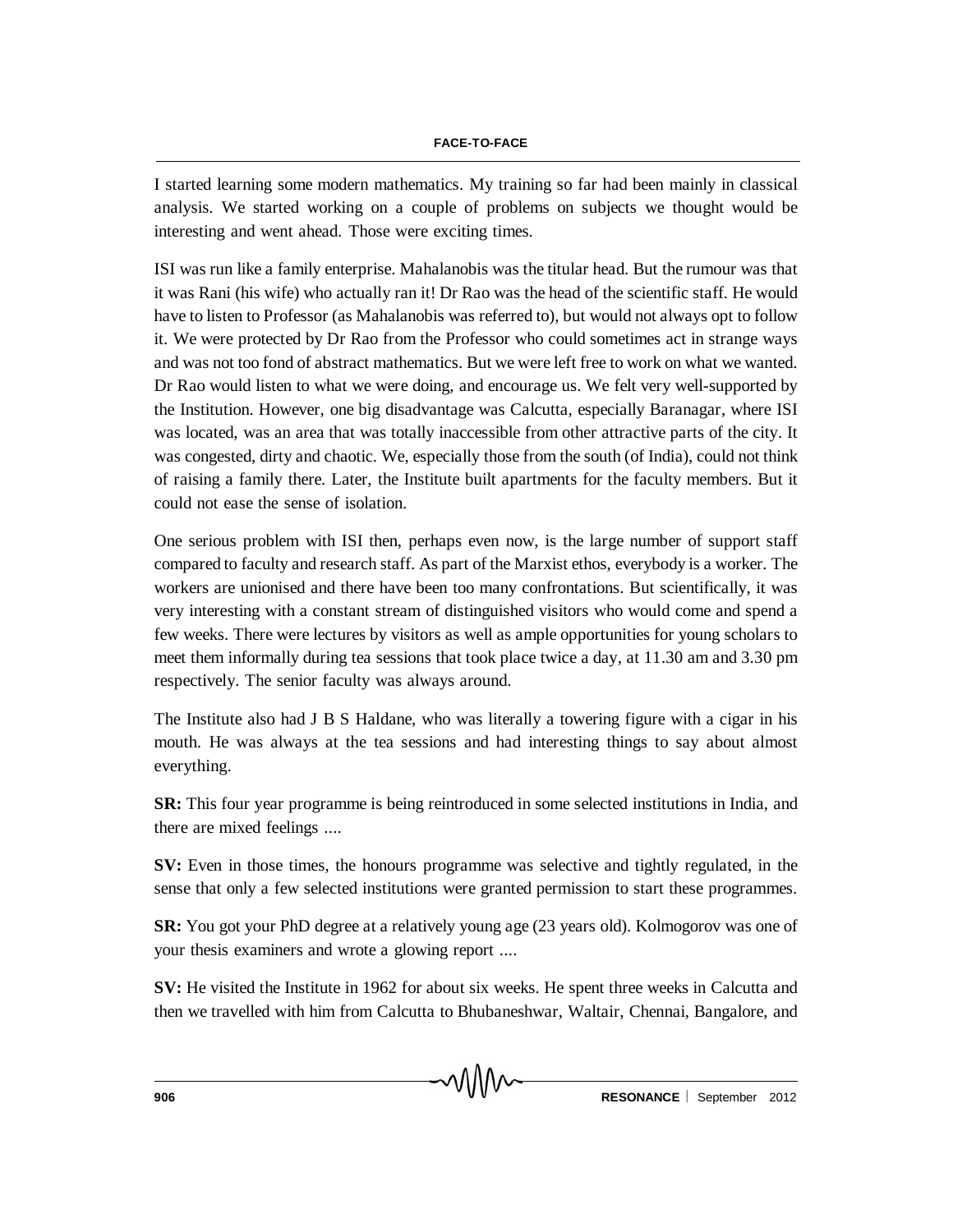Cochin where he took a ship back to Russia. He was one of the three examiners for my thesis. I gave a talk on my thesis when he was in Calcutta. I talked for too long. The audience became restless and some left before Kolmogorov, who stood up to comment, could speak. He threw down the chalk and marched out angrily. My immediate reaction was "there goes my PhD". A group of us followed him to his room and I apologised profusely for talking too long. His response was "I am used to long seminars in Moscow. But when Kolomogorov wants to speak, people should listen." Anyway he took my thesis and went home. There was no response for several months. Then K R Parthasarathy went to Moscow and he was given the responsibility of nudging him, which he did. A report came some time later, in time for me to graduate in 1963. Although it was confidential and written in Russian, there was an English translation and I got to see it. He had said some nice things and ended with something like how I was someone "towards whose future the country can look forward with pride and hope".

**SR:** Can you reminisce a little about the mathematical scene in the country at that period? There was ISI and of course, there was Tata Institute of Fundamental Research (TIFR). People in these institutions were doing tremendous work that made the world sit up and take notice of mathematics research emerging from India.

**SV:** Those days there was only one Indian Institute of Technology (IIT). The best minds went to pure sciences and mathematics. There was no computer science, not much to speak of. The honours programme to which only the best of the two year 'intermediate' students were admitted was a magnet that attracted the very best. They were small classes and the programmes with a major and often a minor offered with limited number of seats in selected colleges produced a good group of graduates. Many went into IAS and other government services and many went into research, at ISI and TIFR as well as a few other places. The attraction of IITs and the abolition of the honours programme destroyed this source.

**SR:** Today, mathematics is establishing connections with a variety of subjects ranging from physics to economics; how do you think mathematics education should reflect this trend?

**SV:** In general, I feel that it is not a good idea to give students a time table; be told what they should do .... For example, majoring in physics; it should involve a few core courses and a wider choice of auxiliary courses that should include areas in which one is not majoring; a broad perspective is needed for a human being. An economic major or history major knowing how the human body works is not a bad idea ....

**SR:** The Abel Prize citation notes that "Art of large deviations is to calculate the probability of rare events ...". When did you actually start working on this theory that you and others have now built up as an edifice of depth, awe and great beauty in mathematics?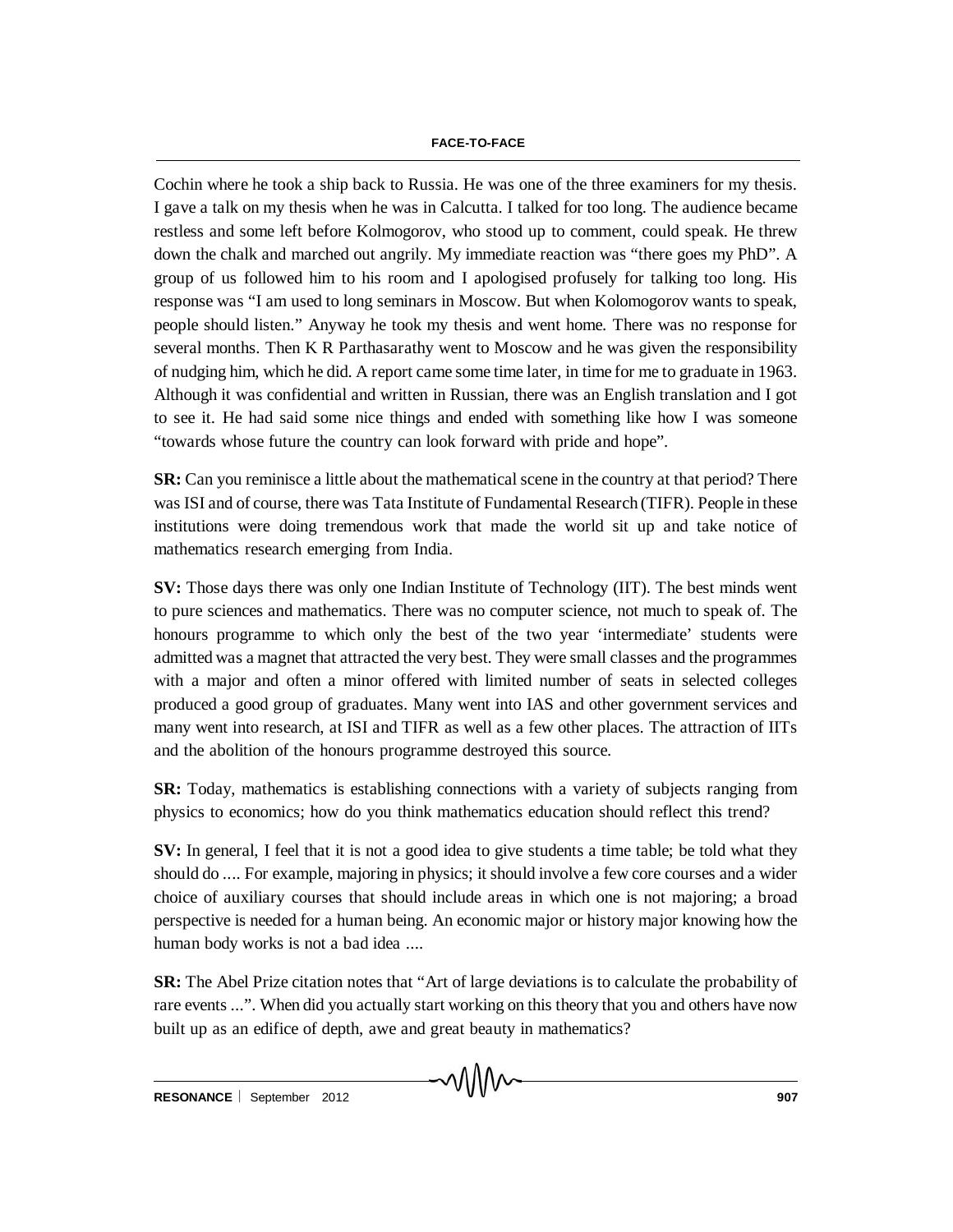**SV:** To me, beauty in mathematics comes from unification and simplicity. When a simple underlying idea can explain many complex things, it is almost like watching a magic show. When Cramer started on large deviations, he wanted to derive precise estimates on the probability of some rare events for use in the insurance industry. He showed us how to do it. Then Donsker had an idea of how some function space integrals can be estimated through what we would now call large deviation ideas. But it was slowly dawning on me that entropy controlled all large deviations. Almost all large deviations are shadows of 'entropy', and although the shadow may not immediately reveal what is behind it, we can now perceive it. I started working on problems in the area from 1963 when I came to Courant. I rediscovered in my own terms what people had done before, and ideas have come from statistics, thermodynamics, convex analysis, combinatorics as well as coding and information theory. It took me several years before I could fully understand the beautiful structure behind it all and the role played by entropy in creating it!

**SR:** This brings me back to the earlier comment on connections. Can you talk a little on how you came to recognise all these ideas as being linked to entropy? Was the ISI background helpful in this? Or did you embark on a whole new journey of discovery in Courant?

**SV:** I had learnt a little bit of information theory in ISI thanks to K R Parthasarathy, whose thesis was on this. When you do Cramer's theorem, entropy is hidden, you do not see it. But when you do Sanov's theorem, you see it; it is not very different from Cramer's theorem and entropy is much more evident there. You work on a special case, and do some more examples, then do the general case; and you see a pattern emerging. It is also partly because of how I came to do these problems. The way I came about it was thinking about specific questions, trying to understand how large deviation methods could be applied, and then seeing the larger picture and the underlying unity .... I did not do things the other way round; that is reading all about large deviations and applying them. I am not a good reader; I like to work on problems and to learn and develop the theory as I go along.

**SR:** Were there any clear tipping points or turning points in your research career? Any 'eureka' moments?

**SV:** Every problem has a 'eureka' moment. A problem you can solve right away is not fun. It must be a tough nut to crack. Like putting a big puzzle together. You have a vague idea of how to solve it and face many hurdles. Finally after a long time and many attempts, the last one is overcome. That is a 'eureka' moment. It has happened many times.

**SR:** Probability is now a branch of mathematics that straddles different areas within and outside of mathematics. It has enormous applications, yet is recognised within the pure mathematical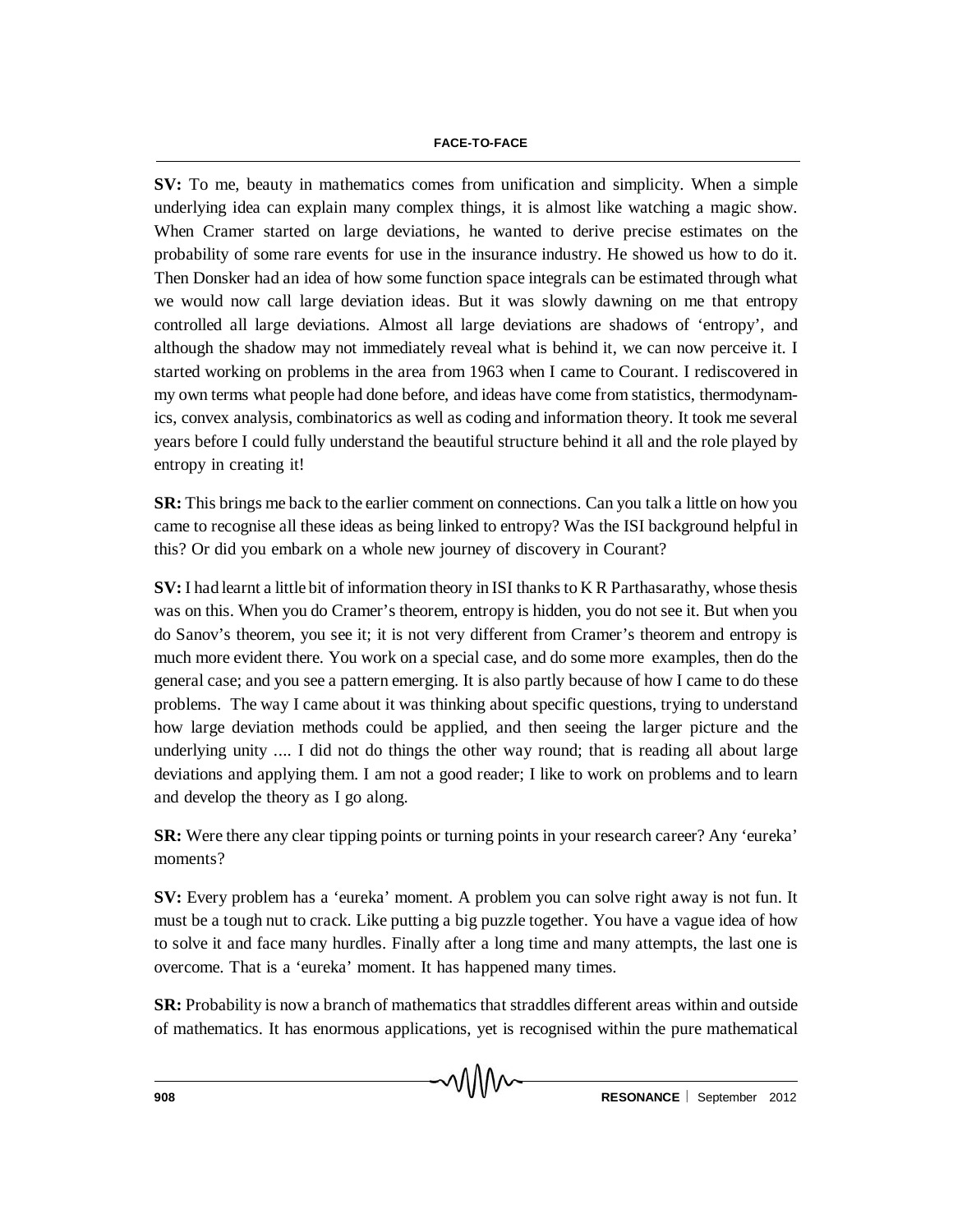firmament .... Would you like to share your views on this and talk a little about its evolution in broad terms?

**SV:** After Kolmogorov axiomatised probability in the 1930s, it is now viewed as a branch of analysis. But it brings to analysis and to mathematics, a point of view and intuition that comes from the use of randomness in many other different areas like statistics, computer science, physics, etc. As more and more of these connections are revealed the importance of probability within mathematics has grown. These are links that have made it more central.

**SR:** What are your views on the perceived dichotomy between pure and applied mathematics?

**SV:** I would like to argue that there is no such thing as pure or applied mathematics. There is just mathematics. Would you call algebra or number theory pure or applied?

**SR:** I was raised in a culture to believe they are 'pure'.

**SV:** But they are being applied today in so many different areas.

**SR:** (Laughing) True! But pure mathematicians rarely understand how or even think it is worth their while to do so.

**SV:** That is a pity! You don't have to go into details but it would be good to try and get a vague idea.

**SR:** Of course, probability also got into the public lexicon due to its connections to mathematical finance and the recession. What are your views on this?

**SV:** Probability is a mathematical tool. You can compute probabilities from a model. The answers you get are only as good as the model. The financial meltdown is probably more likely due to greed and incorrect modelling.

**SR:** Another phrase that is part of this lexicon is the 'Black Swan' phenomenon. How would you view it from the prism of the theory of large deviations?

**SV:** I have not read the book. Rare events do occur every day. Someone always wins a lottery!

**SR:** You have been in the Courant Institute since 1963. How would you compare the research environment there at that time to your experience in India? Were there times when you thought about returning to India or building stronger links with institutions in India?

**SV:** In 1963, Courant Institute was the Mecca of PDE and applied mathematics. Many people in these areas passed through Courant every year for a few days. We had Kurt Friedrichs, Fritz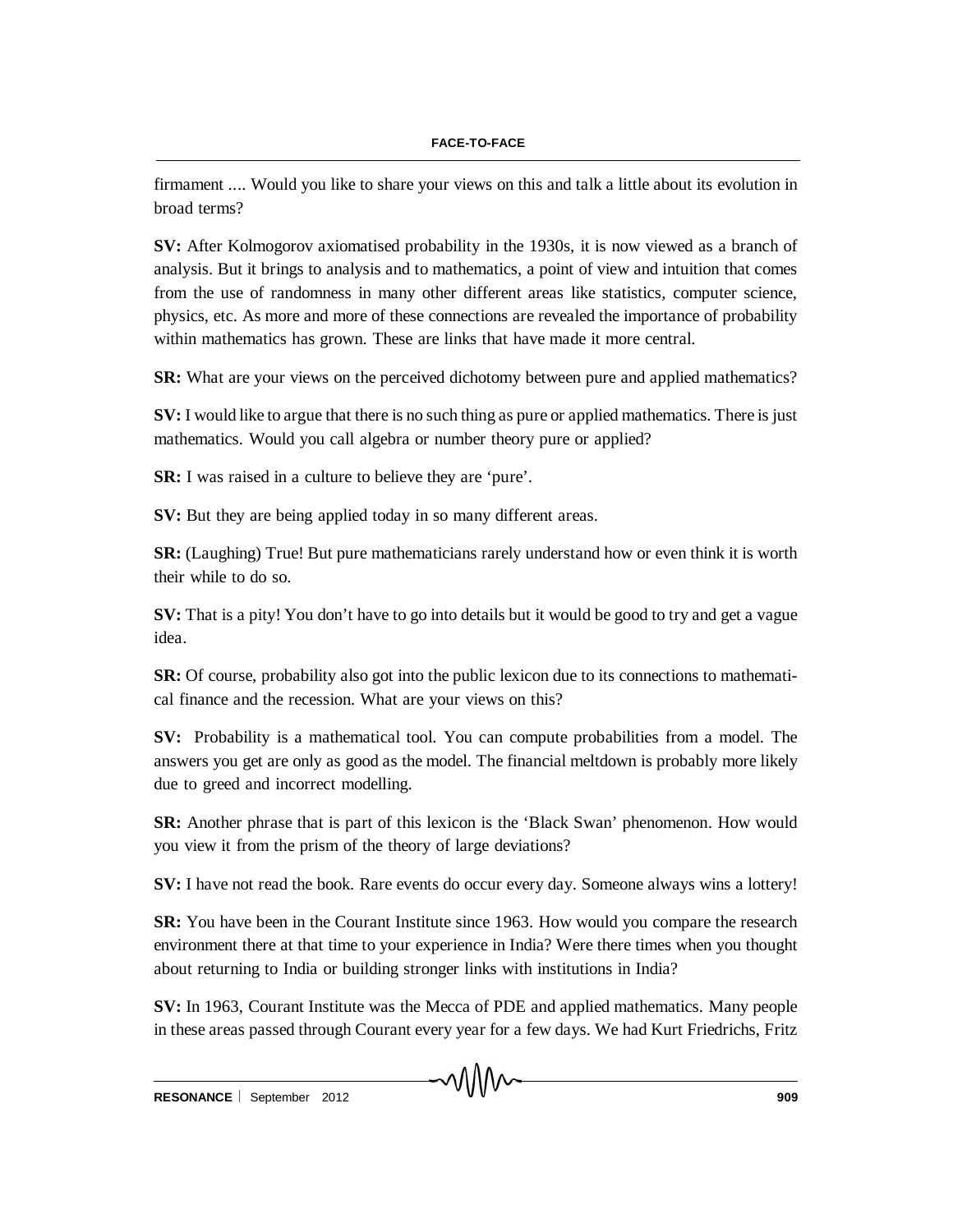John, James Stoker, Peter Lax, Louis Nirenberg, Jurgen Moser, Joseph Keller and Monroe Donsker all under one roof. There were 50 visitors on any given day, with about 30 visiting for the whole year. There were half a dozen seminars on any given day. I had not seen such an active place before and it was a shock. It was also a bit intimidating and I was not totally confident that I would succeed in this research career. The idea of going back was initially there. My original plan was to return after three years, but I married Vasu after one year and had to wait for four years for her to get her degree from NYU, and then we had our first son. By this time, I had been here for six years and was an associate professor. Going back to India, particularly to Calcutta, was not that attractive. Ranga Rao, Varadarajan and Parthasarathy had left. NYU and Courant seemed much more convenient.

Sometimes I do wonder what would have happened if I had gone back. I had always profited by interacting with others in different areas, often looking at the same thing with different perspectives. Would that have continued in India? I am not sure.

**SR:** I would like to turn now to your recent connections to India. In the last decade, you have been closely associated with Chennai Mathematical Institute (CMI) and in recent years with the Infosys Foundation. Please tell us about this.

**SV:** Even though I have settled down in the US, I have strong family ties to Chennai. While my parents were alive, I would visit India every few months. I had kept in touch with the Institute of Mathematical Sciences (Matscience, Chennai), even before Seshadri came there (in the early 1980s). Then Southern Petroleum Industries Corporation (SPIC; which funded a mathematics research Institute in Chennai) was started and then evolved into CMI. As for Infosys, it is a great idea to award significant prizes in different areas of science every year. It is good that it is done by a private foundation rather that the government. When the Infosys foundation asked for my help in the selection process in the mathematics category, I was happy to do it.

**SR:** What are your views on the state of higher education and research in India? A SWOT analysis.

**SV:** We do a great job training professionals, especially doctors and engineers. We do not do such a good job in mathematics and perhaps in some other sciences as well. The universities for the most part, leave undergraduate teaching to affiliated colleges where the quality is uneven.

Science education suffers due to lack of quality faculties. The best brains are drawn into IIT, medical schools and Indian Institute of Management (IIM) which lead to financially rewarding careers. In mathematics, a country like ours needs to produce good PhDs, be aware of the current ongoing work in large numbers like a few hundreds. We are nowhere near it now. We do not

MM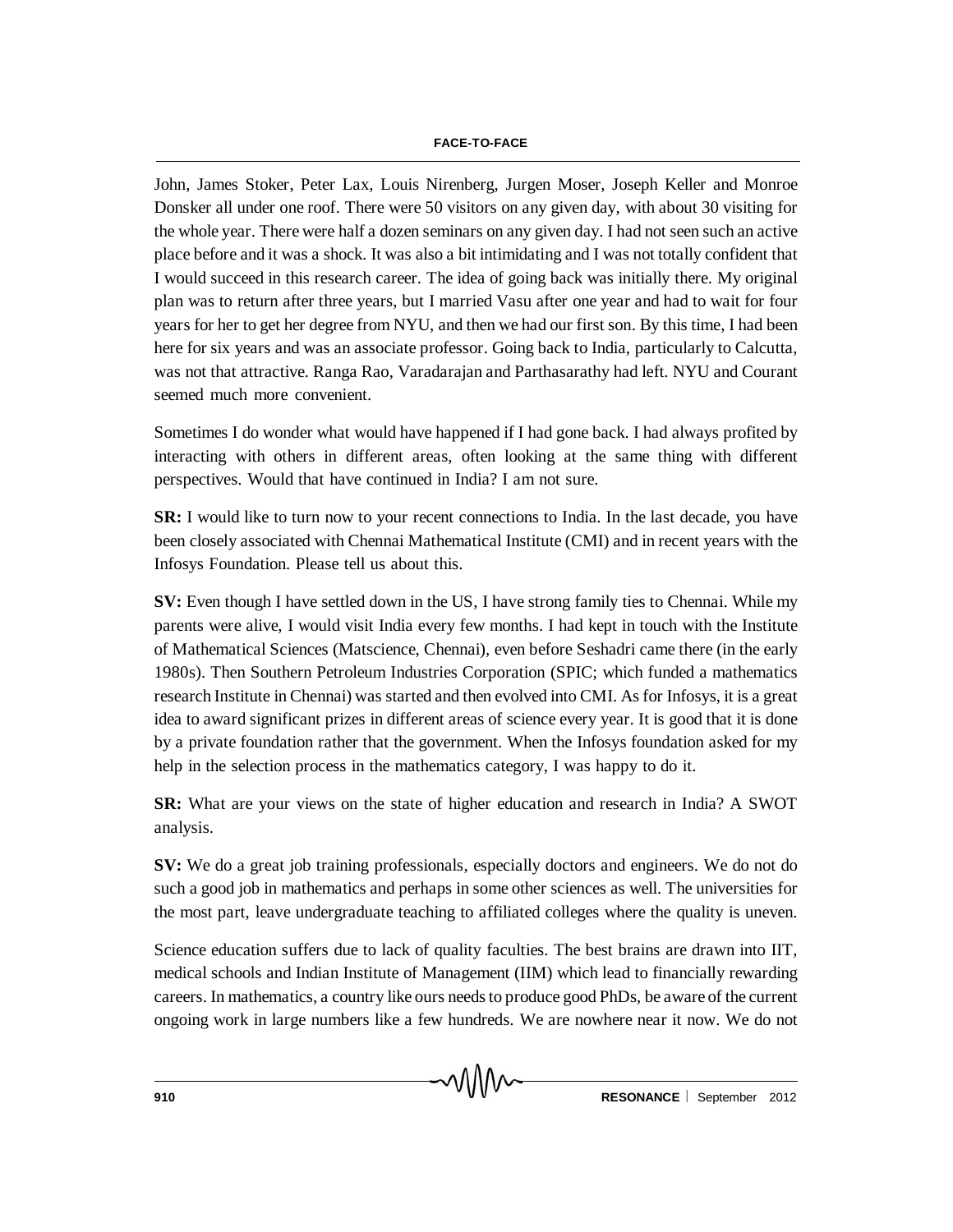have enough people to act as mentors. What is more serious, we do not seem to have a plan (I hope I am wrong) of how to achieve it.

**SR:** You are aware that fewer students are pursuing the pure sciences in India than before. The perception is that research and an academic career are the only possibilities if one is interested in mathematics.

**SV:** This has to be changed. One of the things I remember while I joined Courant was a small booklet *Careers in Mathematics* which had interviews with a wide range of people, not necessarily academics, who were using mathematics in different careers. We need such awareness. There are expanding opportunities for mathematicians, which should be compiled in an attractive booklet and circulated widely maybe among undergraduates and maybe even in high school.

**SR:** Can you share your experiences in working and collaborating with others? One other quality that people never fail to mention is your generosity in sharing insights and ideas with others.

**SV:** I enjoy thinking about mathematical problems. It is a challenge. It is fun to share it with someone. Collaborating with someone can be a rewarding experience. The other person often has a different perspective and there are constant discussions back and forth. I have worked with many different people and it has always been a rewarding experience.

**SR:** Are there any lessons we should be learning from the way things are done in other parts of the world? There is a change globally in the way research was done in the second half of the last decade, and now. Many Asian nations are emerging as forces to reckon with ... yet.

**SV:** India seems to be far from making the big leap. Unfortunately, education in India has become too politicised. States are in charge of higher education. They run the universities with a political perspective rather than a scientific one. Colleges mushroom with no checks on the quality of the personnel or facilities. Some of them are run purely for the financial gain of the investor. While a few Indian Institute of Science Education and Research (IISERs) and National Institute of Science Education and Research (NISERs) are doing an excellent job, they can only make a small dent in the huge need for good quality higher education.

When I was a graduate student in Calcutta, there were many students from Southeast Asia who were taught in ISI. Students from Vietnam, Korea and Japan have done well while there are occasionally good students from the Philippines as well. The training in mathematics is not consistent as can be seen in Iran. It would be good if countries such as China, India, Japan and